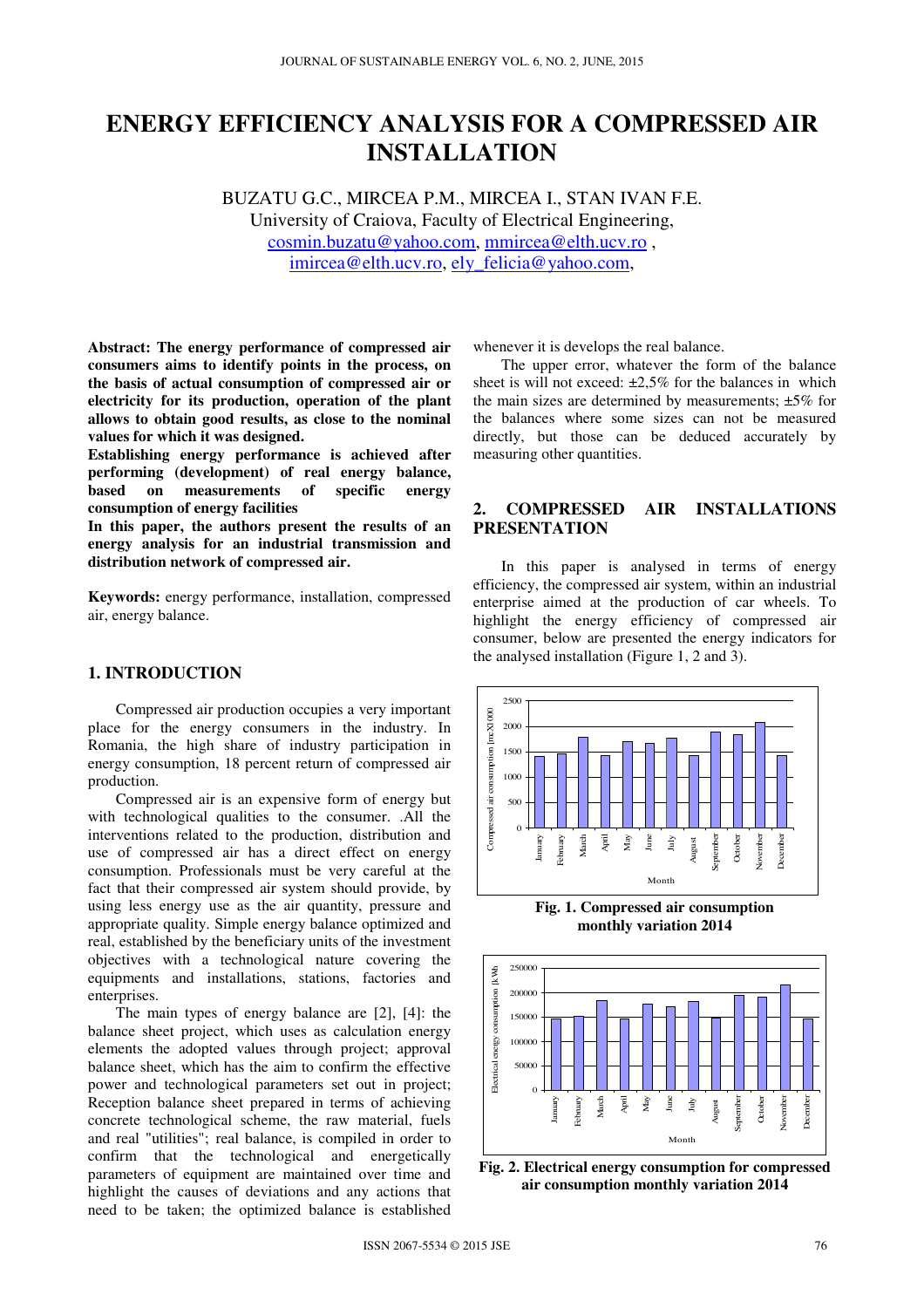

**Fig. 3. Specific consumption monthly variation 2014**

| Table 1. Technical characteristics of the 4 compressors |  |
|---------------------------------------------------------|--|
|---------------------------------------------------------|--|

The enterprise produces and use in technological purpose compressed air at approximately 19 mil.Cubic meters / year.

There is a compressor station consists of four compressors and compressed air production is used in: manufacturing workshop rings, vascular workshop, direction quality primer-paint shop, press multiple station, Coventry line, the line L2, disc manufacturing workshop, manufacturing workshop wheels, depurator.

The pipe work is made of steel pipe with diameters between 32 and 114 mm DN and the pressure networking is about. 6 bar.

The technical characteristics of the four compressors are shown in Table 1; the geometric and physical properties of the analyzed compressed air circuit are shown in Table 2.

|                   | <b>Characteristic</b>    |               | <b>Measurement</b> |              | <b>Value</b> |              |              |
|-------------------|--------------------------|---------------|--------------------|--------------|--------------|--------------|--------------|
| Equipment         |                          | <b>Symbol</b> | unit               | <b>COMP1</b> | <b>COMP2</b> | <b>COMP3</b> | <b>COMP4</b> |
|                   | <b>Inlet Air Flow</b>    | $Q_{an}$      | $m^3/m$ in         | 22,5         | 22,5         | 22,5         | 22,5         |
|                   | vield                    | $h_n$         |                    | 0,8          | 0,8          | 0,8          | 0,8          |
| Compressor        | Discharge pressure       | $P_r$         | <b>bar</b>         | 6            | 6            | 6            | 6            |
|                   | nominal power            | $P_n$         | kW                 | 132          | 132          | 132          | 132          |
|                   | Power supply             | U             | kV                 | $3*0.4$      | $3*0.4$      | $3*0.4$      | $3*0.4$      |
|                   | rated current            |               | A                  | 247          | 232          | 222          | 247          |
| Engine            | The nominal power factor |               |                    | 0,83         | 0.87         | 0.91         | 0,83         |
|                   | nominal vield            | $h_n$         |                    | 0.9          | 0,9          | 0.9          | 0,9          |
|                   | The speed of rotation    | $n_{n}$       | rot/min            | 1470         | 2960         | 2975         | 1470         |
| The coupling<br>K | nominal yield            | $h_{K}$       |                    | 0.9          | 0,9          | 0,9          | 0,9          |
|                   | Section                  | s.            | mm <sup>2</sup>    | $1*150$      | $1*150$      | $1*150$      | $1*150$      |
| Power cable       | Length                   |               | m                  | 25           | 40           | 35           | 50           |

**Table 2. Geometric and physical characteristics of the circuit analyzed** 

|                      | $L_{\text{echiv}}$ |      | d                   |
|----------------------|--------------------|------|---------------------|
| <b>Section title</b> | [m]                | [mm] | [m]                 |
| $T1-2$               | 18                 | 114  | 0,114               |
| $T2-3$               | $\overline{c}$     | 114  | 0,114               |
| $T3-4$               | $\overline{2}$     | 114  | 0,114               |
| $T4-5$               | $\overline{12}$    | 114  | 0,114               |
| $T5-6$               | 4,5                | 114  | 0,114               |
| T6-8                 | $\sqrt{ }$         | 114  | 0,114               |
| $T7-8$               |                    | 114  | 0,114               |
| T8-9                 | $\frac{2}{5}$      | 114  | 0,114               |
| $T9-10$              |                    | 114  | 0,114               |
| $T10-11$             | $\overline{6}$     | 114  | 0,114               |
| $T11-12$             | 6                  | 114  | 0,114               |
| T <sub>12</sub> -13  | 54                 | 114  | 0,114               |
| $T13-14$             | $\overline{6}$     | 114  | 0,114               |
| $T14-11$             | $\overline{54}$    | 114  | 0,114               |
| $T15-10$             | $\overline{54}$    | 114  | 0,114               |
| T16-9                | 54                 | 114  | 0,114               |
| T16-17               | 7                  | 114  | 0,114               |
| $T17-8$              | $\overline{54}$    | 114  | 0,114               |
| T17-18               | 6                  | 114  | 0,114               |
| T18-24               | 53,5               | 114  | 0,114               |
| T18-19               | 12                 | 114  | 0,114               |
| T19-22               | 41                 | 114  | 0,114               |
| T19-20               | 13                 | 114  | 0,114               |
| T20-21               | 41                 | 114  | 0,114               |
| T21-22               | 13                 | 114  | 0,114               |
| T22-23               | 13                 | 114  | 0,114               |
| T23-24               | $\overline{12}$    | 114  | $\overline{0}, 114$ |

| <b>Section title</b> | $L_{\text{echiv}}$ | d               |       |  |  |
|----------------------|--------------------|-----------------|-------|--|--|
|                      | [m]                | [mm]            | [m]   |  |  |
| $T24-7$              | 6                  | 114             | 0,114 |  |  |
| $T1-25$              | 0,5                | 60              | 0,06  |  |  |
| T <sub>25</sub> -26  | 3                  | 60              | 0,06  |  |  |
| T26-27               | 45                 | 60              | 0,06  |  |  |
| T27-28               | 5                  | 60              | 0,06  |  |  |
| T28-29               | 45                 | 60              | 0,06  |  |  |
| $T29-1$              | $\overline{5}$     | 60              | 0,06  |  |  |
| $T1-30$              | $\overline{5}$     | 60              | 0,06  |  |  |
| T30-31               | $\overline{15}$    | 60              | 0,06  |  |  |
| T31-32               | 6                  | 60              | 0,06  |  |  |
| T32-33               | 12                 | 60              | 0,06  |  |  |
| T33-34               | 5                  | 60              | 0,06  |  |  |
| T34-35               | 12                 | 60              | 0,06  |  |  |
| T35-32               | 5                  | 60              | 0,06  |  |  |
| T33-36               | $\overline{12}$    | 32              | 0,032 |  |  |
| T36-37               | $0,\!\!\sqrt{5}$   | 32              | 0,032 |  |  |
| T37-38               | $\overline{2}$     | $\overline{32}$ | 0,032 |  |  |
| T39-40               | $\overline{6}$     | 60              | 0,06  |  |  |
| T <sub>40</sub> -41  | 3                  | 60              | 0,06  |  |  |
| T41-42               | $\overline{6}$     | 60              | 0,06  |  |  |
| T42-43               | 12                 | 60              | 0,06  |  |  |
| T43-44               | 12                 | 32              | 0,032 |  |  |
| T44-45               | $\overline{4}$     | 32              | 0,032 |  |  |
| T43-46               | $\overline{6}$     | 60              | 0,06  |  |  |
| T47-48               | 0,5                | 32              | 0,032 |  |  |
| T <sub>48</sub> -49  | 3                  | 32              | 0,032 |  |  |
| T <sub>49</sub> -50  | $\overline{5}$     | 32              | 0,032 |  |  |
| $T51 - 52$           | 5                  | $\overline{32}$ | 0,032 |  |  |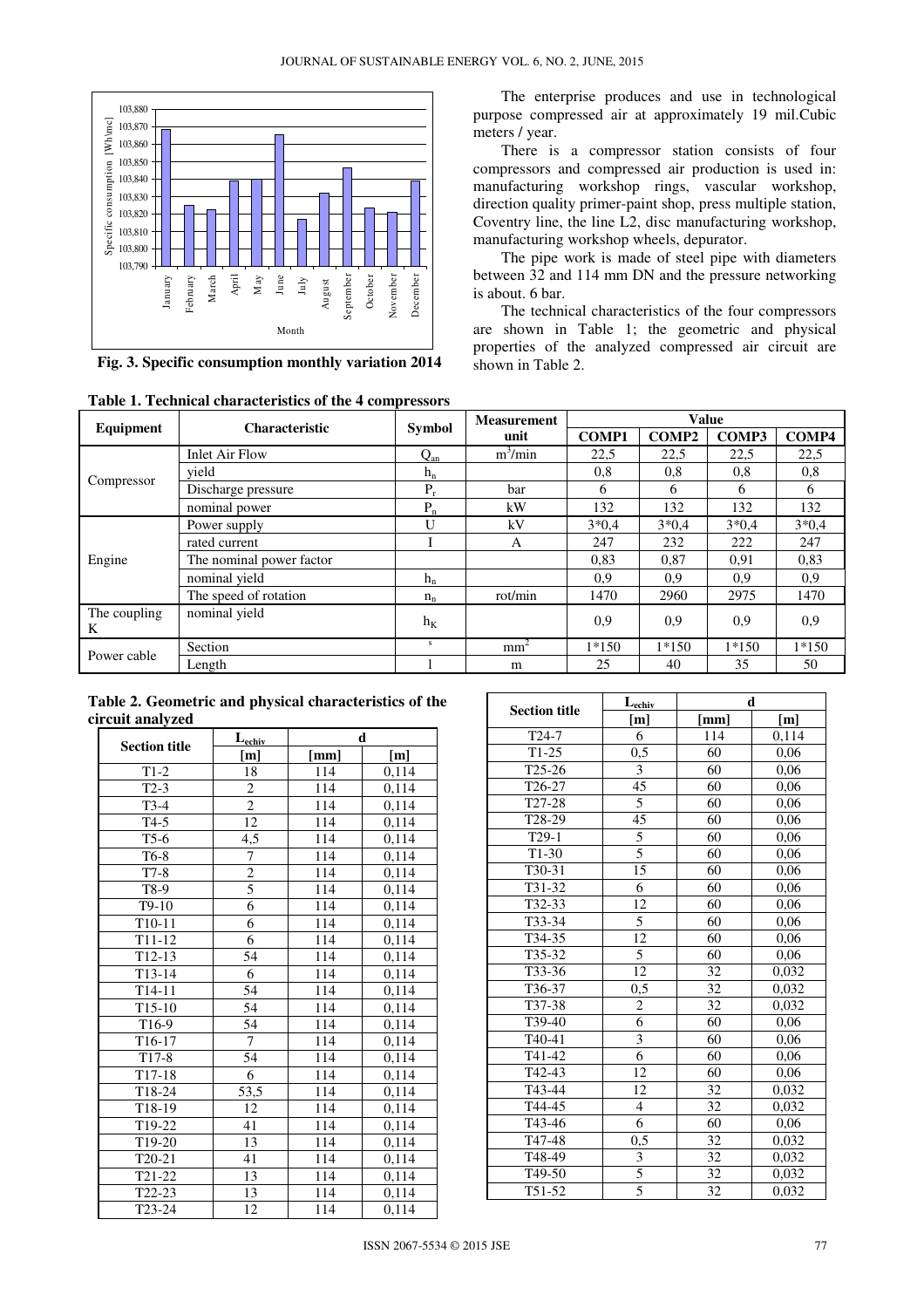Sections nominal debt rating was based on catalogue values for all consumers of compressed air.

## **3. METHODOLOGY OF THE REAL ENERGY BALANCE**

#### **3.1. Compressors real electrical balance**

Energy balance equation zone is:

$$
P_A = \Delta P_{RE} + \Delta P_{cf} + \Delta P_m + \Delta P_K + \Delta P_C + P_u
$$
 (1)

where:  $P_A$ =active hourly energy taker from the grid;

∆P<sub>RE</sub>=hourly energy loses in alimentation cable; ∆Pcf =hourly energy loses in frequency converter;

 $\Delta P_M$ =hourly energy loses in electrical motor;

 $\Delta P_k$ =hourly energy loses in coupling motorcompressor;

> $\Delta P_C$ =hourly energy loses in air compressor;  $P_{u}$ = useful hourly energy.

### **Useful energy calculation**

PC power required for air compression in the inlet pressure (pa) to its compressor, the discharge pressure (pr) is calculated using the formula:

$$
P_C = \frac{Q_a \cdot \lambda_a \cdot L_{pol}}{102} \tag{2}
$$

where:

 $Q$  - flow rate (the compressor suction Nm<sup>3</sup>/min);

 $\lambda_a$  - specific weight of the air at input of the compressor [kg / m<sup>3</sup>];

$$
\lambda_a = 1,293 \cdot \frac{273}{T_a} \cdot \frac{1}{p_a} \tag{3}
$$

where:

 $T_a$  - intake air temperature [K]

 $L_{pol}$  - the work of air compression polytrophic 1 kgf, defined by the expression**:** 

$$
L_{pol} = \frac{i \cdot n}{n-1} \cdot R \cdot T_a \cdot \left[ \left( \frac{p_r}{p_a} \right)^{\frac{n-1}{i \cdot n}} - 1 \right]
$$
 (4)

where:  $n -$  compression polytropic index  $(1,2 \div 1,3)$ ; (is taken as  $n=1,25$ 

 $R$  – the specific gas constant;

$$
R=\frac{\mathfrak{R}}{\mathfrak{R}}
$$

$$
M
$$

 $\Re$  - universal gas constant;

 $\mathfrak{R} = 8314kJ/kmd \cdot K$ .

M – kilo molar mass of gas

Maer=28 kmol/kg;

## **Calculation of energy losses**

Hourly energy transmitted to the compressor (CAP), taking into account the yield is:

$$
P_{AC} = \frac{P_C}{\eta_n} \tag{5}
$$

Hourly energy losses in the compressor ( $\Delta P_C$ ) are:

$$
\Delta P_C = P_{AC} - P_C \tag{6}
$$

Hourly electrical energy to the motor shaft (WFP), taking into account the coupling efficiency (K) motor compressor is:

$$
P_{aM} = \frac{P_{AC}}{\eta_K} \tag{7}
$$

Energy losses ( $\Delta P_K$ ), in the coupling zones (K) are:  $\Delta P_K = P_{aM} - P_{AC}$  (8)

Power consumption (PAM) of the engine (M) ise:  $\alpha_{AM} = \frac{I_{aM}}{R}$  $P_{AM} = \frac{P_a}{\eta}$ 

(9)  
Hourly energy losses (
$$
\Delta P_M
$$
) in the drive motor are:  
 $\Delta P_M = P_{AM} - P_{aM}$  (10)

**3.2. Real energy balance on the compressed air system** 

#### *The calculation of load loss*

*M*

The methodology used for pressure loss calculations for each segment is as follows:

a) Calculate the flow rate on the section:

$$
V = \frac{4Q}{\pi d^2}
$$
 (11)

where:

Q - flow on the section,  $[m^3 / s]$ ; d - diameter section [m].

b) Calculate the Reynolds number:

$$
Re = \frac{v}{v} \frac{d}{v}
$$
 (12)

where:

V section flow velocity [m / s];

d - diameter section [m].

 $v -$  the cinematic viscosity of the compressed  $(θ, 5)$  $= 14, 61 \cdot 10 - 6$  [m / s]

> c) Depending on the Reynolds number is established if the regime flow is whether laminar or turbulent and it is calculate the coefficient of linear losses λ.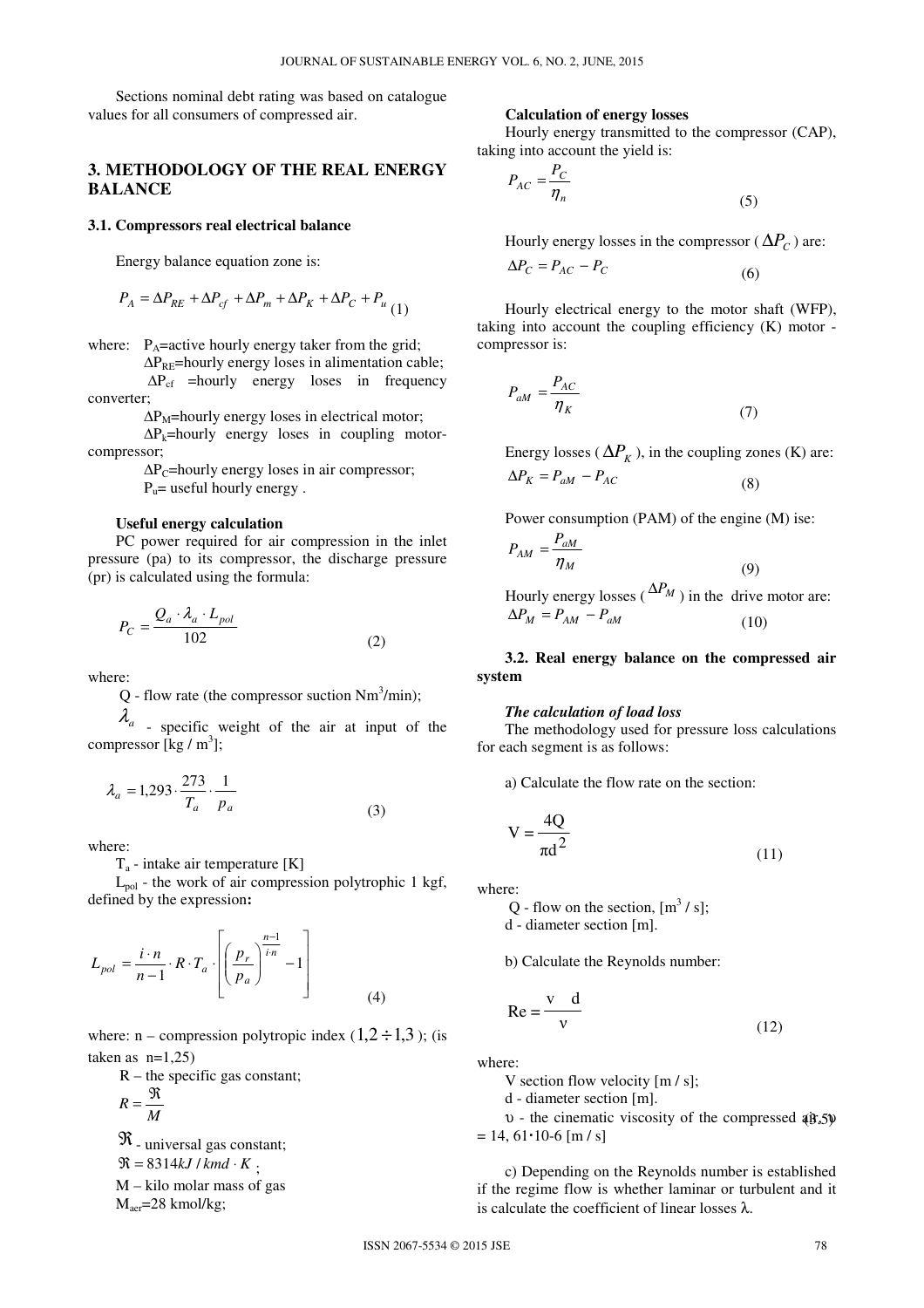d) Calculate the hydraulic gradient:

$$
j = \frac{\lambda v^2}{2gd}
$$
 (13)

where:

λ - the coefficient of linear losses;

 $v -$  section flow velocity  $[m / s]$ ;

g - acceleration of gravity [m / s];

 $d$  – section diameter [m].

e) Calculate the load losses:

 $h_r = j \cdot l$  (14)

where:

j - hydraulic slope;

l - the length of the section [m];

f) Calculate the pressure drop:

$$
\Delta P = \gamma \cdot h_r \tag{15}
$$

where:

## **Table 3. Useful energy calculation**

 $\gamma$  - specific gravity compressed air  $\gamma = 12, 01$  N/m<sup>3</sup>; hr - load loss on the section, [m].

## *Calculation of pressure at the consumers*

a) Consumers pressure:

$$
p = p_{nc} - \Sigma \Delta p \tag{16}
$$

where:  $p = 8-1.51 = 6.49$  [bar]

The power consumed to cover losses hydraulic network

Power losses due to hydraulic losses in the compressed air network are calculated with the relationship:

$$
\Delta P_{\text{pr}} = \Delta p t_{\text{pr}} \cdot Q_{\text{nt}} \tag{17}
$$

where:

 $\Delta pt_{\text{pr}}$  - pressure loss on the section

 $Q<sub>nt</sub>$  - nominal flow on the section.

The results obtained by applying this calculation methodology are presented in the following tables:

| ⊷                    |                  | Measurement           |          |                   | Value        |          |
|----------------------|------------------|-----------------------|----------|-------------------|--------------|----------|
| <b>Parameter</b>     | <b>Symbol</b>    | unit                  | COMP1    | COMP <sub>2</sub> | <b>COMP3</b> | COMP4    |
| Specific gravity air | $n_a$            | $k$ gf/m <sup>3</sup> | 0.143    | 0.143             | 0.143        | 0.143    |
| The work polytrophic | $L_{\text{pol}}$ | kgfm/kgfaer           | 2668.125 | 2853.733          | 2439.428     | 2668.125 |
| Power output         |                  | kW/h                  | 84.275   | 90.137            | 77,051       | 84,275   |

## **Table 4. Calculation of energy losses**

| $- \cdot$                                    |                    |      | Value        |              |         |              |  |
|----------------------------------------------|--------------------|------|--------------|--------------|---------|--------------|--|
| <b>Size</b>                                  | Symbol             | U.M. | <b>COMP1</b> | <b>COMP2</b> | COMP3   | <b>COMP4</b> |  |
| Energy transmitted hourly to the compressor  | $P_{AC}$           | kW/h | 105,343      | 112,672      | 96,314  | 105,343      |  |
| Hourly energy losses in the compressor       | $\Delta P_C$       | kWh  | 21,069       | 22,534       | 19,263  | 21,069       |  |
| Hourly energy to the motor shaft             | $P_{aM}$           | kW/h | 117,048      | 125.191      | 107,016 | 117,048      |  |
| Energy losses in the coupling zones $(K)$    | $\Delta P_K$       | kW/h | 11,705       | 12,519       | 10,702  | 11,705       |  |
| Power absorbed by the engine $(M)$           | $P_{AM}$           | kWh  | 130.054      | 139,101      | 118,906 | 130,054      |  |
| Hourly energy losses in the drive motor      | $\Delta P_{\rm M}$ | kW/h | 13,005       | 13.910       | 11,891  | 13,005       |  |
| Hourly energy absorbed by the plant from the |                    |      |              |              |         |              |  |
| network                                      | $P_A$              | kWh  | 130.054      | 139,101      | 118,906 | 130,054      |  |

## **Table 5. Compressors real hourly electric balance on the compressor station**

| <b>Incoming energy</b>                   |              |                 | <b>Outgoing energy</b>          |                     |                             |                          |        |       |
|------------------------------------------|--------------|-----------------|---------------------------------|---------------------|-----------------------------|--------------------------|--------|-------|
| <b>Size</b>                              | <b>Value</b> |                 | <b>Size</b>                     | <b>Value</b>        |                             |                          |        |       |
|                                          | [kWh]        | $\mathcal{O}_0$ |                                 | [kWh]               | $\mathcal{G}_{\mathcal{O}}$ |                          |        |       |
|                                          |              | 100             | Useful energy                   | 335,738             | 64,80                       |                          |        |       |
|                                          | 518,114      |                 | Total useful energy             | 335,738             | 64,80                       |                          |        |       |
|                                          |              |                 |                                 |                     |                             | Losses in the compressor | 83,935 | 16,20 |
| The energy absorbed from network         |              |                 |                                 |                     | Losses coupling             | 46,630                   | 9,00   |       |
|                                          |              |                 |                                 | Losses in the motor | 51,811                      | 10,00                    |        |       |
|                                          |              |                 | <b>Total losses</b>             | 182,376             | 35,20                       |                          |        |       |
| Total energy entered into the<br>contour | 518,114      | 100             | Total energy out of the contour | 518,114             | 100                         |                          |        |       |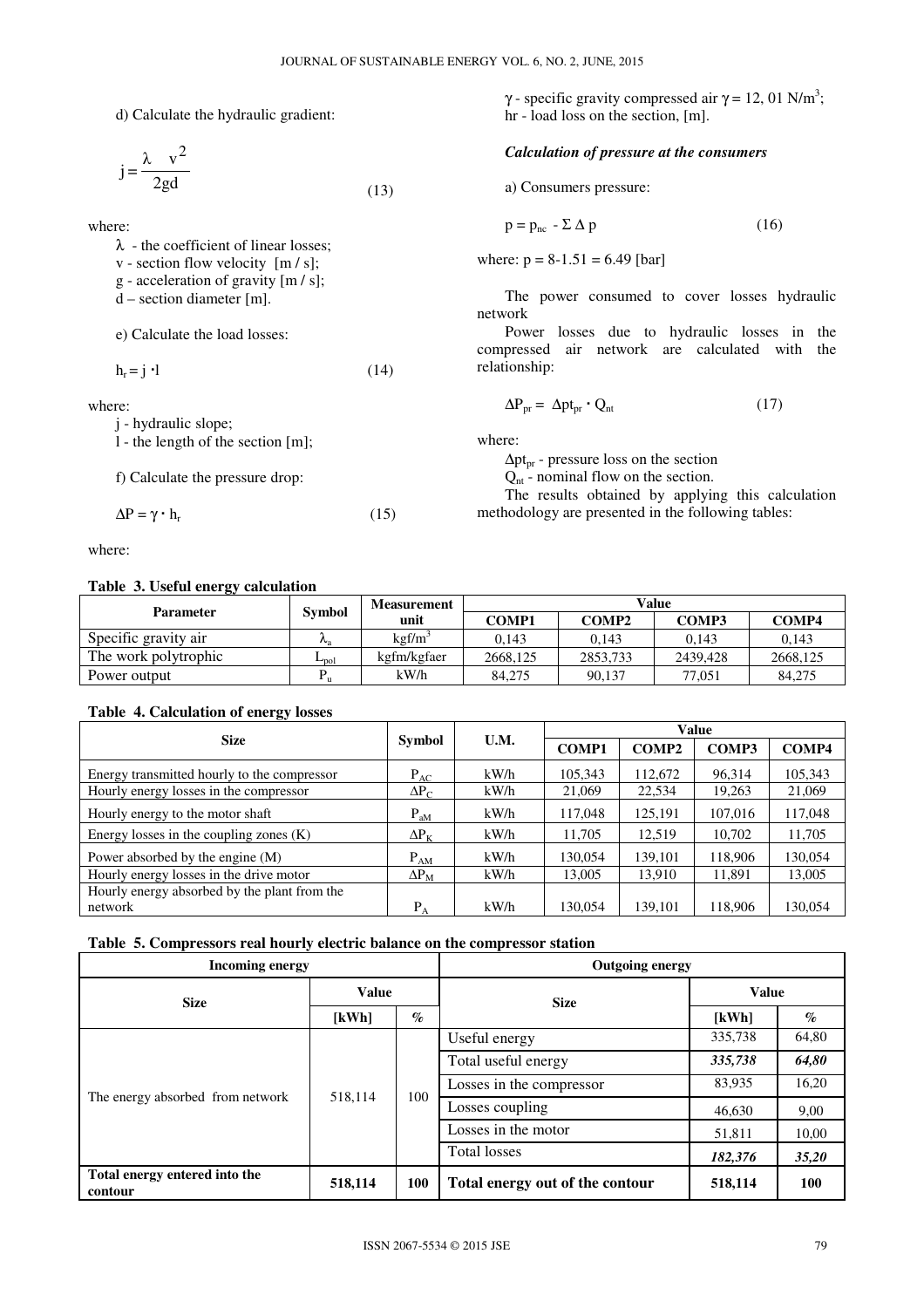**Table 6. Power losses hourly calculation of the analised consumer** 

|                      | $\mathbf{V}$         |                      |              |                     | hr                  | $\Delta p$             |                    | $\Delta p$            | $\Delta$ Ppr         |
|----------------------|----------------------|----------------------|--------------|---------------------|---------------------|------------------------|--------------------|-----------------------|----------------------|
| Name                 | [m/s]                | Re                   | λ            | $\bf J$             | [m]                 | [N/m2]                 | [N/m2]             | [kW]                  | [bar]                |
| $T1-2$               | 101,457              | 791656,2             | 0,03         | 138,064             | 2485,157            | 29846,737              | 0,29847            | 29846,737             | 30,89286             |
| $T2-3$               | 101,457              | 791656,2             | 0,03         | 138,064             | 276,129             | 3316,304               | 0,03316            | 3316,304              | 3,432541             |
| $T3-4$               | 101,457              | 791656,2             | 0,03         | 138,064             | 276,129             | 3316,304               | 0,03316            | 3316,304              | 3,432541             |
| $T4-5$               | 101,457              | 791656,2             | 0,03         | 138,064             | 1656,771            | 19897,824              | 0,19898            | 19897,824             | 20,59524             |
| $T5-6$               | 101,457              | 791656,2             | 0,03         | 138,064             | 621,289             | 7461,684               | 0,07462            | 7461,684              | 7,723216             |
| T6-8                 | 101,457              | 791656,2             | 0,03         | 138,064             | 966,450             | 11607,064              | 0,11607            | 11607,064             | 12,01389             |
| $T7-8$               | 101,457              | 791656,2             | 0,03         | 138,064             | 276,129             | 3316,304               | 0,03316            | 3316,304              | 3,432541             |
| $T8-9$               | 101,457              | 791656,2             | 0,03         | 138,064             | 690,321             | 8290,760               | 0,08291            | 8290,760              | 8,581351             |
| $T9-10$              | 101,457              | 791656,2             | 0,03         | 138,064             | 828,386             | 9948,912               | 0,09949            | 9948,912              | 10,29762             |
| $T10-11$             | 101,457              | 791656,2             | 0,03         | 138,064             | 828,386             | 9948,912               | 0,09949            | 9948,912              | 10,29762             |
| $T11-12$             | $\overline{101,457}$ | 791656,2             | 0,03         | 138,064             | 828,386             | 9948,912               | 0,09949            | 9948,912              | 10,29762             |
| $T12-13$             | 6,976                | 54431,7              | 0,03         | 0,653               | 35,246              | 423,300                | 0,00423            | 423,300               | 0,030125             |
| $T13-14$             | 36,758               | 286818,1             | 0,03         | 18,123              | 108,736             | 1305,917               | 0,01306            | 1305,917              | 0,489719             |
| $T14-11$             | 6,976                | 54431,7              | 0,03         | 0,653               | 35,246              | 423,300                | 0,00423            | 423,300               | 0,030125             |
| $T15-10$             | 6,976                | 54431,7              | 0,03         | 0,653               | 35,246              | $\overline{423,300}$   | 0,00423            | 423,300               | 0,030125             |
| T <sub>16-9</sub>    | 6,976                | 54431,7              | 0,03         | 0,653               | 35,246              | 423,300                | 0,00423            | 423,300               | 0,030125             |
| T16-17               | 36,758               | 286818,1             | 0,03         | 18,123              | 126,858             | 1523,569               | 0,01524            | 1523,569              | 0,571339             |
| $T17-8$              | 20,663               | 161230               | 0,03         | 5,727               | 309,239             | 3713,955               | 0,03714            | 3713,955              | 0,782902             |
| $T17-18$             | 36,758               | 286818,1             | 0,03         | 18,123              | 108,736             | 1305,917               | 0,01306            | 1305,917              | 0,489719             |
| T18-24               | 5,329                | 41582,25             | 0,03         | 0,381               | 20,379              | 244,749                | 0,00245            | 244,749               | 0,013306             |
| T18-19               | 36,758               | 286818,1             | 0,03         | 18,123              | 217,472             | 2611,833               | 0,02612            | 2611,833              | 0,979438             |
| T19-22               | 8,299                | 64757,15             | 0,03         | 0,924               | 37,876              | 454,894                | 0,00455            | 454,894               | 0,038514             |
| $\overline{T}$ 19-20 | 36,758               | 286818,1             | 0,03         | 18,123              | 235,594             | 2829,486               | 0,02829            | 2829,486              | 1,061057             |
| $T20-21$             | 8,008                | 62488,1              | 0,03         | 0,860               | 35,268              | 423,574                | 0,00424            | 423,574               | 0,034606             |
| $\overline{T21-22}$  | 101,452              | 791617,9             | 0,03         | 138,051             | 1794,662            | 21553,894              | 0,21554            | 21553,894             | 22,30828             |
| T22-23<br>$T23 - 24$ | 101,452              | 791617,9             | 0,03         | 138,051             | 1794,662            | 21553,894<br>19895,902 | 0,21554            | 21553,894             | 22,30828             |
| $T24-7$              | 101,452<br>101,452   | 791617,9<br>791617,9 | 0,03<br>0,03 | 138,051<br>138,051  | 1656,611<br>828,306 | 9947,951               | 0,19896<br>0,09948 | 19895,902<br>9947,951 | 20,59226<br>10,29613 |
| $T1-25$              | 21,821               | 89614,72             | 0,03         | 12,135              | 6,067               | 72,869                 | 0,00073            | 72,869                | 0,004494             |
| T <sub>25</sub> -26  | 21,821               | 89614,72             | 0,03         | 12,135              | 36,404              | 437,212                | 0,00437            | 437,212               | 0,026961             |
| T26-27               | 21,821               | 89614,72             | 0,03         | $\overline{12,135}$ | 546,060             | 6558,177               | 0,06558            | 6558,177              | 0,404421             |
| T27-28               | 21,821               | 89614,72             | 0,03         | 12,135              | 60,673              | 728,686                | 0,00729            | 728,686               | 0,044936             |
| T28-29               | 21,821               | 89614,72             | 0,03         | 12,135              | 546,060             | 6558,177               | 0,06558            | 6558,177              | 0,404421             |
| $T29-1$              | 21,821               | 89614,72             | 0,03         | 12,135              | 60,673              | 728,686                | 0,00729            | 728,686               | 0,044936             |
| $T1-30$              | 168,082              | 690275,5             | 0,03         | 719,969             | 3599,846            | 43234,149              | 0,43234            | 43234,149             | 20,53622             |
| T30-31               | 168,082              | 690275,5             | 0,03         | 719,969             | 10799,538           | 129702,448             | 1,29702            | 129702,448            | 61,60866             |
| T31-32               | 21,821               | 89614,72             | 0,03         | 12,135              | 72,808              | 874,424                | 0,00874            | 874,424               | 0,053923             |
| T32-33               | 21,821               | 89614,72             | 0,03         | 12,135              | 145,616             | 1748,847               | 0,01749            | 1748,847              | 0,107846             |
| T33-34               | 21,821               | 89614,72             | 0,03         | 12,135              | 60,673              | 728,686                | 0,00729            | 728,686               | 0,044936             |
| T34-35               | 21,821               | 89614,72             | 0,03         | 12,135              | 145,616             | 1748,847               | 0,01749            | 1748,847              | 0,107846             |
| T35-32               | 21,821               | 89614,72             | 0,03         | 12,135              | 60,673              | 728,686                | 0,00729            | 728,686               | 0,044936             |
| $\overline{T}$ 33-36 | 3,939                | 8628,444             | 0,03         | 0,742               | 8,899               | 106,872                | 0,00107            | 106,872               | 0,000338             |
| T36-37               | 3,939                | 8628,444             | 0,03         | 0,742               | 0,371               | 4,453                  | 0,00004            | 4,453                 | 1,41E-05             |
| T37-38               | 3,939                | 8628,444             | 0,03         | 0,742               | 1,483               | 17,812                 | 0,00018            | 17,812                | 5,64E-05             |
| T39-40               | 21,821               | 89614,72             | 0,03         | 12,135              | 72,808              | 874,424                | 0,00874            | 874,424               | 0,053923             |
| T40-41               | 21,821               | 89614,72             | 0,03         | 12,135              | 36,404              | 437,212                | 0,00437            | 437,212               | 0,026961             |
| T41-42               | 21,821               | 89614,72             | 0,03         | 12,135              | 72,808              | 874,424                | 0,00874            | 874,424               | 0,053923             |
| T42-43               | 21,821               | 89614,72             | 0,03         | 12,135              | 145,616             | 1748,847               | 0,01749            | 1748,847              | 0,107846             |
| T43-44               | 3,939                | 8628,444             | 0,03         | 0,742               | 8,899               | 106,872                | 0,00107            | 106,872               | 0,000338             |
| T44-45               | 3,939                | 8628,444             | 0,03         | 0,742               | 2,966               | 35,624                 | 0,00036            | 35,624                | 0,000113             |
| T43-46               | 21,821               | 89614,72             | 0,03         | 12,135              | 72,808              | 874, 424               | 0,00874            | 874,424               | 0,053923             |
| T47-48               | 3,939                | 8628,444             | 0,03         | 0,742               | 0,371               | 4,453                  | 0,00004            | 4,453                 | 1,41E-05             |
| T48-49               | 3,939                | 8628,444             | 0,03         | 0,742               | 2,225               | 26,718                 | 0,00027            | 26,718                | 8,46E-05             |
| T49-50               | 3,939                | 8628,444             | 0,03         | 0,742               | 3,708               | 44,530                 | 0,00045            | 44,530                | 0,000141             |
| T51-52               | 3,939                | 8628,444             | 0,03         | 0,742               | 3,708               | 44,530                 | 0,00045            | 44,530                | 0,000141             |
|                      |                      |                      |              |                     |                     | 405009,544             | 4,0501             | 405009,544            | 284,8155             |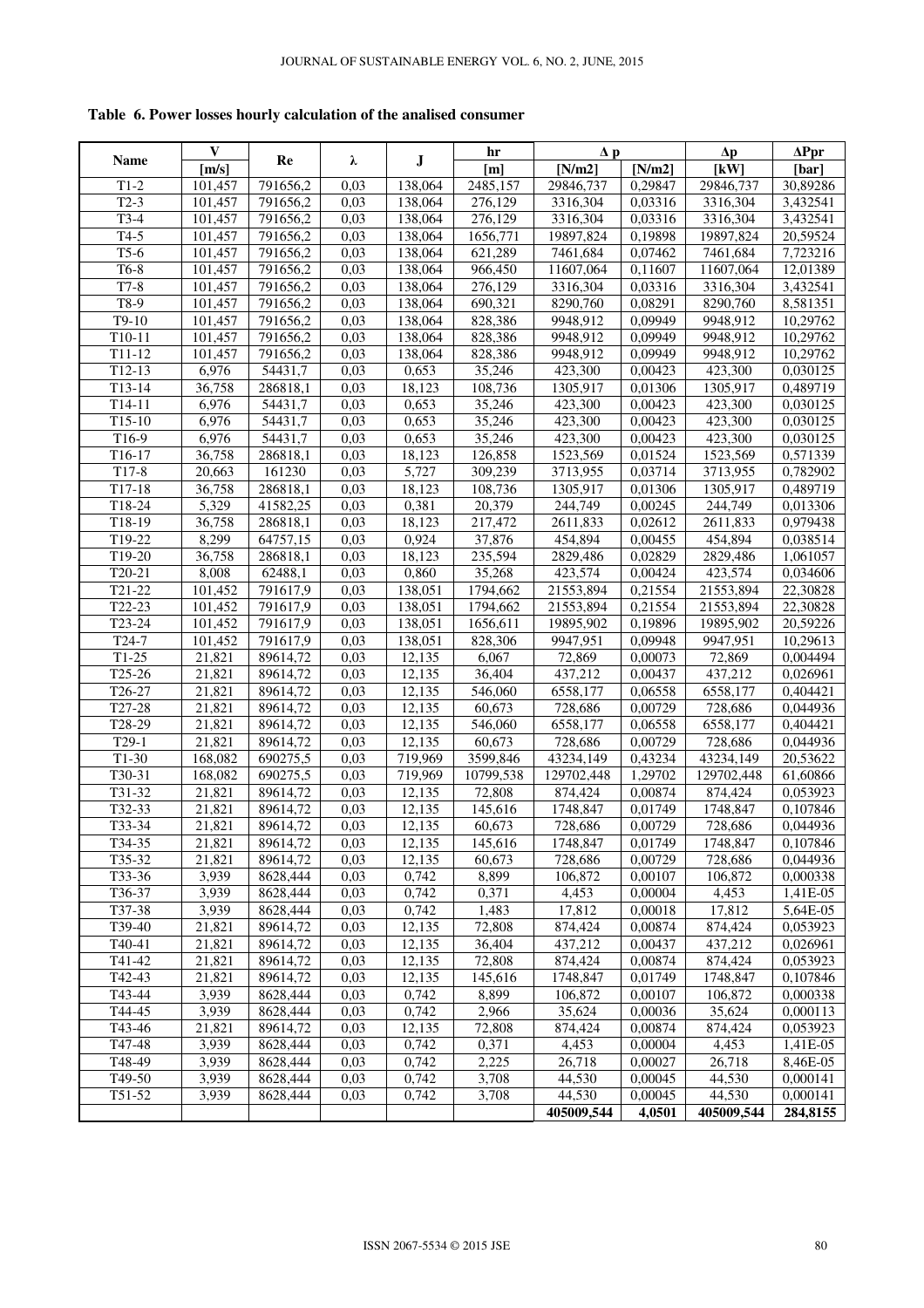|  |  |  |  |  |  |  |  |  | Table 7. Real energy balance timetable for the transmission and distribution of the compressed air |  |
|--|--|--|--|--|--|--|--|--|----------------------------------------------------------------------------------------------------|--|
|--|--|--|--|--|--|--|--|--|----------------------------------------------------------------------------------------------------|--|

| <b>Entered energy</b>                                |         |                                | <b>Outgoing energy</b>                               |                       |       |  |  |
|------------------------------------------------------|---------|--------------------------------|------------------------------------------------------|-----------------------|-------|--|--|
|                                                      | Value   |                                |                                                      | Value                 |       |  |  |
| <b>Size</b>                                          | [kWh/h] | <b>Size</b><br>$\mathcal{O}_0$ |                                                      | $\lceil kWh/h \rceil$ | $\%$  |  |  |
|                                                      |         | 100                            | Consumer useful energy or handling<br>compressed air | 335,738               | 54,10 |  |  |
| The energy provided by<br>compressors in the Network | 620,558 |                                | Total useful energy                                  | 335,738               | 54,10 |  |  |
|                                                      |         |                                | Hydraulic losses in network                          | 284,82                | 45,90 |  |  |
|                                                      |         |                                | <b>Total losses</b>                                  | 284,82                | 45,90 |  |  |
| Total energy entered into the<br>contour             | 620,558 | 100                            | Total energy out of the contour                      | 620,558               | 100   |  |  |

## **Calculation of energy transformation efficiency indicators**

Transform energy efficiency indicators are:

 $\triangleright$ installation net energy yield:

$$
\eta_{\text{ne/a pr}} = \frac{P_{\text{u}}}{P_{\text{A}}} \times 100
$$

where:

 $P_u$  – useful output power for consumer's compressed air;  $P_A$  – total power entered into shape.

$$
\eta_{\text{ne/a pr}} = \frac{P_u}{P_A} \times 100 = \frac{335,738}{518,738} \times 100 = 64,72\%
$$

- net specific consumption of electricity transmission and distribution project for compressed air.

$$
C_{\frac{ne}{a}pr} = \frac{P_A}{Q_{an}}
$$

where:

 $P_A$  – total electrical energy entered in the contour;  $Q<sub>an</sub>$  – the flow of compressed air.

$$
C_{ne/a\ pr} = \frac{518,738}{4 \cdot 22.5 \cdot 60} = 0,096 \quad kWh / Nm^3
$$

# **4. RESULTS INTERPRETATION AND CONCLUSIONS**

The compressed air losses are relatively greater of about 45,90%.

The use of a larger diameter for the pipelines would lead to obtain a laminar flow regime, for larger distances, and potentially reducing pressure losses.

If a pipe diameter is 1% lower than the nominal, real pressure loss is 5% higher than the calculated one.

The decrease in pressure of only 0.5 bar causes a reduction of 12-15% of the power output of pneumatic equipment.

Generally we can say that the power output of pneumatic equipment decreases with the square of absolute pressure compressed air.

In order to reduce power losses and increase efficiency of the plant, it suggests the following actions:

- purchasing a variable speed compressor
- location of measuring flow and pressure of the compressed air network segment;

insulation of pipes mounted in outdoor air, to avoid air cooling and increased consumption volume;

to perform periodic tests for tightness.

# **5. ECONOMIC EFFICIENCY CALCULATION**

Based on actual consumption of existing equipment, calculations are made considering that the lifespan of the compressor is about 14020 hours / year

#### **Energy consumption***:*

Total energy consumed:

 $E_{tot}$ = 1830170.8 kWh/an

#### **Current energy costs:**

The annual costs for electricity consumed by the compressors are:

 $Ec_{comp} = 1830170.8 \times 0.455 = 823576.86 \text{ RON}/an$ 

The total costs are:

$$
E_c = 823576.86
$$
 RON/an

The financial analysis is proposed

The total investment for a compressor with variable speed drive will be:

I=180000RON≈40000EURO

The annual energy savings is:

 $Ec_{comp} = 96999.052$  kWh/an

Financial economics energy is:

$$
E_c
$$
=96999.052 x 0.455 = 44134.56 RON'an

Total annual saving will be in this case:

$$
E_{\text{cfin}} = 44134.56 \text{ RON} (\approx 9699.9 \text{EURO})
$$

Payback period is:

 $T_r = 4.28$  years

- Annual saving: 9699.9 Euro
- Total investment cost: 40000 Euro
- Project internal rate of return: 12 %
- Net updated: 138,783.19 RON
- Investment payback period: 4.28year